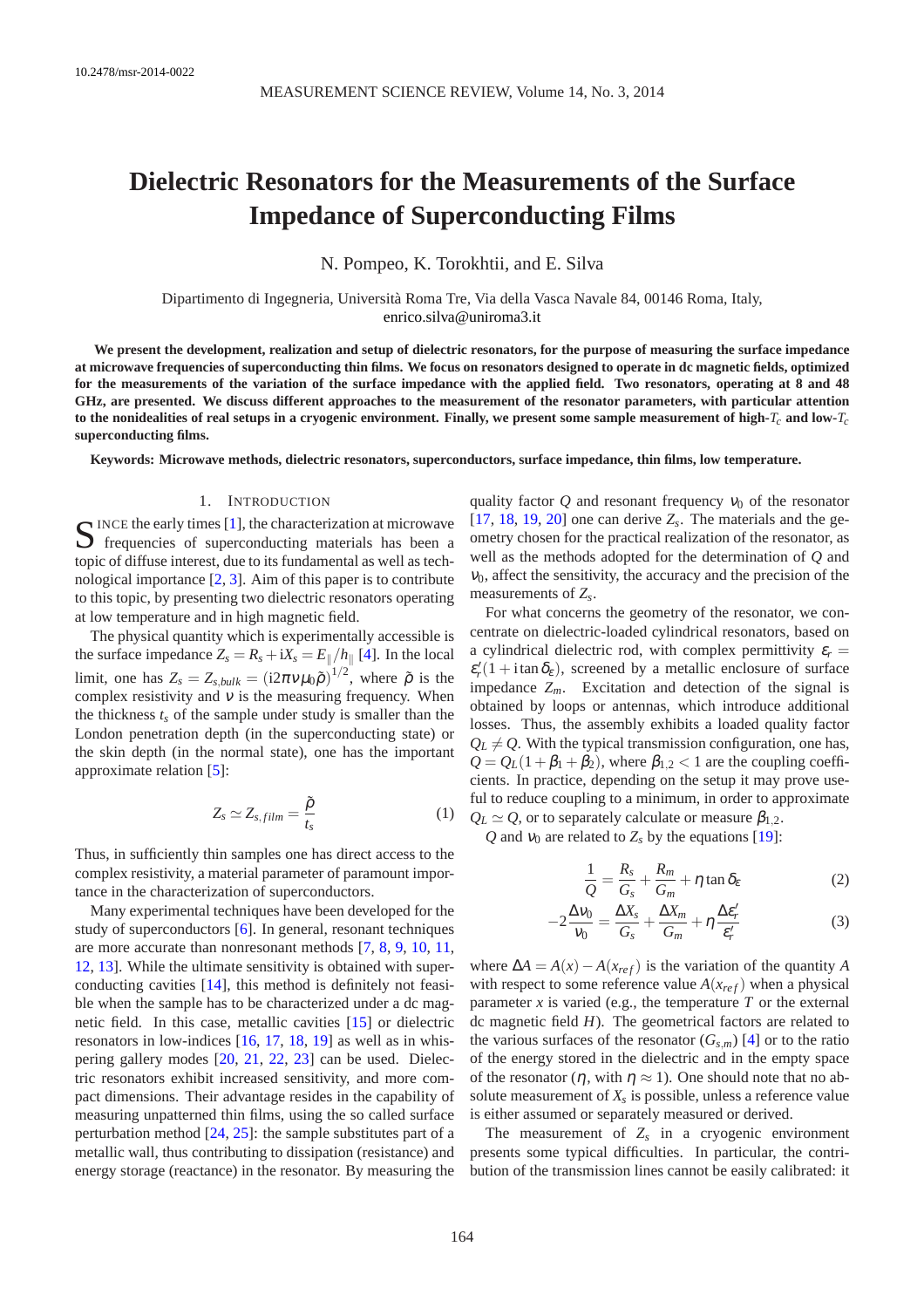is almost impossible to replicate the thermal profile along the line in different measurement runs. Moreover, the low losses of superconductors make the choice of the dielectric critical.

We discuss in Sec[.2](#page-1-0) the main factors affecting the quality of the measurements, and in Sec[.3](#page-2-0) the results of the practically obtained resonators, before concluding in Sec[.4.](#page-4-0)

## 2. METHODS

<span id="page-1-0"></span>In this Section we exploit the various quality indicators of the measurements, for a proper choice of the materials of the resonators.

*Sensitivity, accuracy* — We focus on the measurement of *Rs* . However, most of the arguments apply also to ∆*X<sup>s</sup>* : Equations [\(2\)](#page-0-0) and [\(3\)](#page-0-0) show that the same geometrical factors are involved, in a very similar way. From [\(2\)](#page-0-0) and [\(3\)](#page-0-0) one finds the sensitivity and accuracy for *R<sup>s</sup>* :

<span id="page-1-1"></span>
$$
\frac{\partial Q}{\partial R_s} = -\frac{1}{G_s} Q^2 \qquad (4)
$$
\n
$$
\left| \frac{\delta R_s}{R_s} \right| = \left[ \left( 1 + \frac{G_s R_m}{R_s G_m} + \frac{G_s}{R_s} \eta \tan \delta_{\varepsilon} \right)^2 \left| \frac{\delta Q}{Q} \right|^2 + \left| \frac{\delta G_s}{G_s} \right|^2 + \left( \frac{G_s R_m}{R_s G_m} \right)^2 \left( \left| \frac{\delta R_m}{R_m} \right|^2 + \left| \frac{\delta G_m}{G_m} \right|^2 \right) + \left( \frac{G_s}{R_s} \eta \tan \delta_{\varepsilon} \right)^2 \left( \left| \frac{\delta \eta}{\eta} \right|^2 + \left| \frac{\delta \tan \delta_{\varepsilon}}{\tan \delta_{\varepsilon}} \right|^2 \right) \right]^{\frac{1}{2}} (5)
$$

Thus, to maximize the sensitivity one needs high *Q* and small *Gs* . By an electromagnetic analysis, one finds that the sample must be placed where microwave currents are at their maximum.

Taking into account that the uncertainty on the loss tangent is usually large ( $|\delta \tan \delta_{\epsilon}| \tan \delta_{\epsilon} | \gtrsim 10\%$  [\[20\]](#page-5-19)), [\(5\)](#page-1-1) requires the use of very low loss dielectrics, together with low *R<sup>m</sup>* metals for the resonator.

One should note that the uncertainty in the geometrical factors  $G_{s,m}$  and  $\eta$  do not add to the random error. Instead, they contribute to a systematic error. We will see that in fielddependent measurement such uncertainty plays a very minor role. By contrast, an accurate determination of *Q* is mandatory, since it is the main source of uncertainty in the determination of *R<sup>s</sup>* .

*Repeatibility, precision* — Operation in a cryogenic environment requires that the assembly must compensate the thermal stresses and thermal compression and expansion. Thus, appropriate springs, elastic from below 4 K up to room temperature, must be used. Since operation in a magnetic field (up to 10 T) is required, Beryllium or phosphor bronze are typical materials. The frequency stability of the excitation is another critical point. Appropriate thermalization of the source (over several hours) can bring the frequency stability to the expected values (10−<sup>3</sup> ppm in a typical research-grade Vector Network Analyzer - VNA). This point is crucial for accurate measurements of  $\Delta X_s$  (equation [\(3\)](#page-0-0)).

*Calibration of the resonator* — The contribution of the metal and dielectric parts of the resonator to the overall *Q* and  $\Delta v_0$  can be subtracted with the following procedure.

First, at the temperatures of interest *Qomg* and  $\Delta v_{0,omg}/v_{0,omg}$  are measured, with the sample substituted by a metal piece of the same material than the body of the cavity (same *Zm*). This configuration is called "homogeneous configuration". One then gets, from [\(2\)](#page-0-0) and [\(3\)](#page-0-0):

<span id="page-1-2"></span>
$$
\frac{1}{Q_{omg}} = R_m \left( \frac{1}{G_s} + \frac{1}{G_m} \right) + \eta \tan \delta_{\varepsilon}
$$
 (6)

$$
-2\frac{\Delta V_{0,omg}}{V_{0,omg}} = \Delta X_m \left(\frac{1}{G_s} + \frac{1}{G_m}\right) + \eta \frac{\Delta \varepsilon'_r}{\varepsilon'_r} \tag{7}
$$

With a very low loss dielectric,  $\eta \tan \delta_{\varepsilon}$  can be neglected in [\(2\)](#page-0-0) and [\(6\)](#page-1-2) and  $R_m$  can be derived, as a function of  $T$ , from [\(6\)](#page-1-2) (otherwise, independent measurements of tan $\delta_{\varepsilon}$  are required [\[20,](#page-5-19) [26,](#page-6-0) [27\]](#page-6-1)). However, in general in  $\Delta X_s$  the contribution of the dielectric cannot be neglected, since  $\varepsilon'_{r}$  changes appreciably with *T*. This drawback can be circumvented by assuming  $\Delta X_m = \Delta R_m$  (Hagen-Rubens limit, usually fulfilled in Cu at microwave frequencies) in [\(7\)](#page-1-2).

When the subject of interest are the *variations* with the static magnetic field *H* at fixed *T*,  $Z_s(H,T) - Z_s(0,T)$ , no calibration is needed and the accuracy improves noticeably. From  $(2)$  and  $(3)$  one gets:

<span id="page-1-4"></span>
$$
R_s(H,T) - R_s(0,T) = G_s\left(\frac{1}{Q(H,T)} - \frac{1}{Q(H,0)}\right) \tag{8}
$$

$$
X_s(H,T) - X_s(0,T) = -2G_s \frac{v_0(H,T) - v_0(H,0)}{v_0(H,0)}
$$
(9)

*Measurement of the response of the resonator* — A transmission-operated resonator can be characterized by measuring the scattering coefficient  $S_{21}(v)$ , which in the ideal case reads [\[28,](#page-6-2) [29\]](#page-6-3):

<span id="page-1-3"></span>
$$
S_{21}(v) = \frac{S_{21}(v_0)}{1 + 2iQ_L \frac{v - v_0}{v_0}}
$$
(10)

where  $S_{21}(v_0) = 2\sqrt{\beta_1\beta_2}/(1+\beta_1+\beta_2)$  (we neglect the effect of the coupling on the resonant frequency). Equation [\(10\)](#page-1-3) can be written in canonical form as  $S_{21}(v) = \frac{a_1t + a_2}{a_3t + 1}$ , with  $t = (v - v_0)/v_0$ .

 $|S_{21}(v)|^2$  describes a lorentzian curve as a function of *v*.  $S_{21}$  describes a circle in the complex plane { $Re(S_{21})$ ,  $Im(S_{21})\}$ . From  $S_{21}(v)$ , *Q* and  $v_0$  can be obtained by means of several methods [\[28,](#page-6-2) [29\]](#page-6-3). The measured transmission coefficient  $S_{21,m}(v)$  includes all nonidealities of the transmission lines (cables, waveguides introduce phase delay and losses), of the couplers (losses, cross-talk), and noise, so that  $S_{21,m}(v) \neq S_{21}(v)$ . Moreover, in cryogenic measurements there is no way to calibrate precisely such effects. However, typical (good) transmission lines contribute mainly with a complex transmission coefficient  $\alpha(v)$ , so that one can write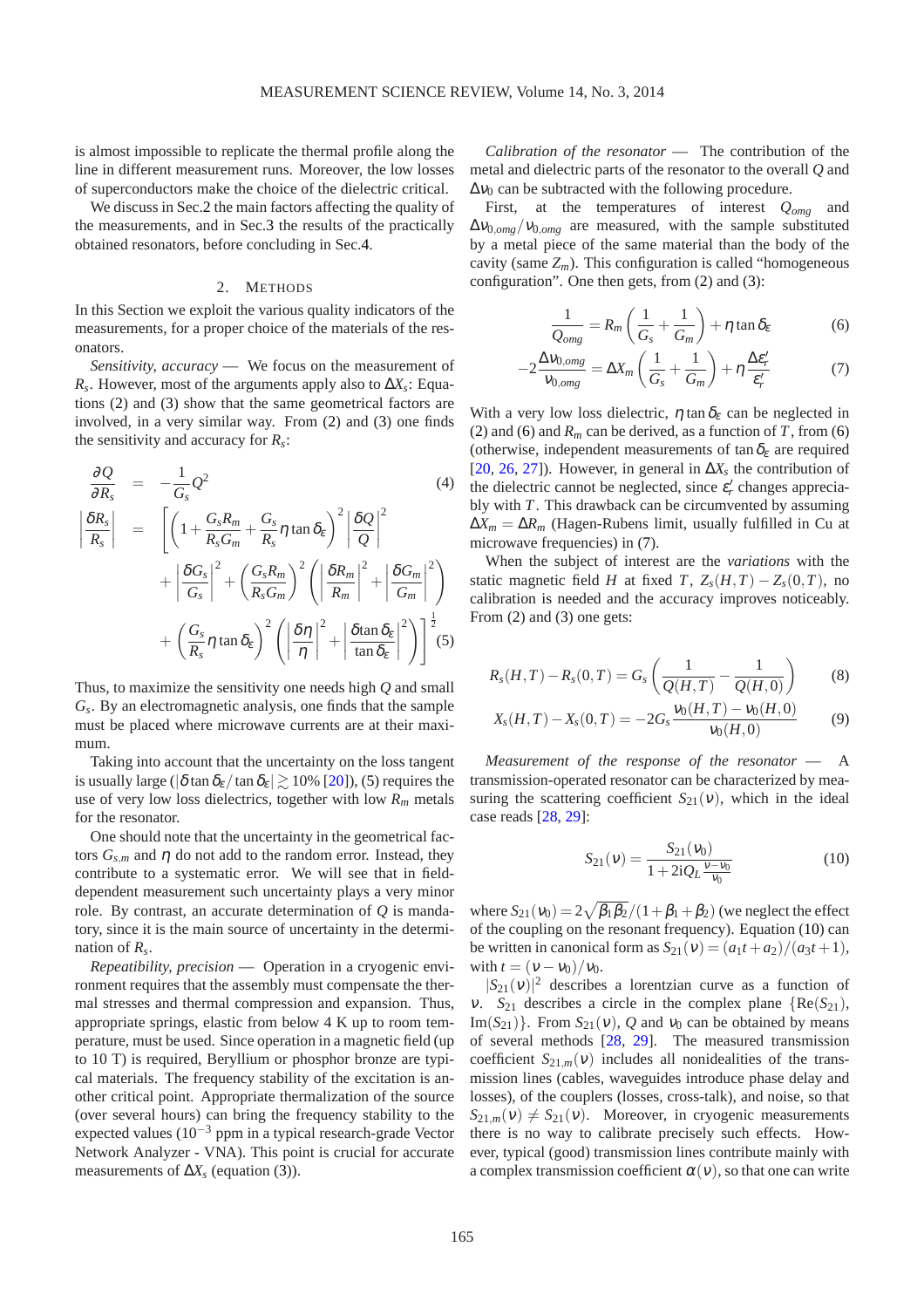<span id="page-2-1"></span>

Fig. 1: (a) sketch of a typical dielectric resonator. Coupling loops are depicted, as realized in the 8 GHz resonator. The circular geometry of the current density **J** on the sample is shown; (b) drawing of the 8 GHz resonator.

 $S_{21,m}(v) = \alpha(v)S_{21}(v)$ . This feature will prove useful in the fitting of the experimental data.

Since fitting is required in order to get the values for *Q* and  $v_0$ , in the following we will give the uncertainty related to the fit in terms of the standard uncertainty, i.e. the square root of the diagonal elements of the covariance matrix of the fit parameters [\[30\]](#page-6-4).

*Design of the resonators* — The Hakki-Coleman geometry  $\lceil 31 \rceil$  (Figure [1\(](#page-2-1)a)) is used for the resonators here described. The dielectric rod is sandwiched between two conducting bases. The resonator operates in the  $TE<sub>011</sub>$  mode, with circular, planar currents induced on the conducting bases. Planar currents are essential when investigating cuprate superconductors: their extreme anisotropy would introduce very significant uncertainties if some perpendicular current were present. This geometry is here chosen to measure single samples for research purposes. This choice requires that one of the bases remain of normal conductor, so that  $G_m \sim G_s$  (the lateral walls contribute negligibly to the losses)<sup>[1](#page-2-2)</sup>. One has typically  $Q \sim 10^4$ , with sensitivity  $0.5 - 1$  m $\Omega$ .

The request for reduction of the losses suggests the use of oxygen free high conductivity (OFHC) Cu for the metal en-closure, with [\[33\]](#page-6-6) at 10 GHz:  $R_m < 15$  m $\Omega$  for  $T < 80$  K and  $R_m$  < 1.5 mΩ for *T* < 20 K.

The request for very small tan $\delta_{\varepsilon}$  requires the use of single crystals (differently from, e.g., telecommunication dielectric resonator filters [\[34\]](#page-6-7)). Strong confinement of the electromagnetic field, which implies a reduction of the losses on the lateral wall and a more compact design, requires large  $\varepsilon'_r$ . Thus, the choice of the dielectric is limited to sapphire,  $Al_2O_3$ , with  $\varepsilon'_r \simeq 9$  and  $\tan \delta_\varepsilon < 10^{-7}$  for *T*<80 K, and rutile, TiO<sub>2</sub>, with  $\varepsilon'_r \simeq 120$  and tan  $\delta_{\varepsilon} < 10^{-6}$  for *T*<20 K [\[35\]](#page-6-8). Thus, care must be taken in the use of rutile at temperatures above 20 K. Both materials are uniaxially anisotropic (the value given for

<span id="page-2-3"></span>

Fig. 2: Inset: frequency response of the 48 GHz dielectric resonator operating in transmission. The experimental curve (gray line) is fitted to a lorentzian curve (black line), with parameters:  $v_0 = (47.572041 \pm 0.000001)$  GHz,  $Q_L = 11860 \pm 20$ . Main panel:  $Q_L(T)$  and  $V_0(T)$  for a YBa<sub>2</sub>Cu<sub>3</sub>O<sub>7−*x*</sub> film, showing the superconducting transition.

 $\varepsilon'_{r}$  refers to the plane perpendicular to the anisotropy axis, of interest here). At low temperature,  $\tan \delta_{\varepsilon}$  strongly depends on impurities, so that each single crystal needs to be characterized.

In the following Section we describe the realization, the setup and operation of two resonators, operating at 48 GHz and 8 GHz, respectively. Since both have typical values *Q* ∼  $10<sup>4</sup>$  when the sample is superconducting, the uncertainty in the determination of  $Q$  is  $\sim 0.5 - 1\%$ . We also calculated in both cases  $G_s \sim 10^3$ , whence the sensitivity [\(4\)](#page-1-1)  $\delta R_s \sim 0.5 - 10^3$ 1 mΩ. We note that below  $Q \sim 10^3$  the sensitivity decreases noticeably, and reliable measurements are confined to  $R_s^{max} \lesssim$ 3  $\Omega$  (three orders of magnitude dynamics). This is sufficient to describe most of the superconducting transition in films. Analogous sensitivity  $\sim 1$  mΩ is obtained in the reactance,  $\Delta X_s$ . As a consequence, one needs frequency resolution  $\lesssim$ 100 Hz, within the capabilities of a typical VNA.

## 3. RESULTS

<span id="page-2-0"></span>*48 GHz resonator* — The high operating frequency (to our knowledge, this is the dielectric resonator operating at the highest frequency for the characterization of superconductors) directly brings reduced dimensions. Thus, we could choose sapphire as a dielectric. The sapphire rod has dimensions:  $h = (2.918 \pm 0.002)$  mm (height),  $D_{diel} = (1.748 \pm 0.004)$  mm (diameter). The metal enclosure has a diameter  $D_{ris} = 9$  mm. The use of sapphire allows operation up to ambient temperature. The cryostat operates down to 50 K.

This resonator is a modification of a reflection-mode resonator [\[19\]](#page-5-18). An important consequence of the transmission measurement resides in that very small coupling coefficient can be used:  $\beta_{1,2} \leq 0.5\%$ . This allows, contrary to reflection measurements, to assume  $Q \simeq Q_L$ , and there is no need to measure the absolute value of  $S_{21}$ . A synthesized source and crystal detectors were used, and typical resonance curves were obtained from measurements of  $|S_{21}|$  as reported in the

<span id="page-2-2"></span><sup>&</sup>lt;sup>1</sup>This geometry is used also to measure pairs of similar films place on both bases. One then has  $G_m \to 0$ , and the accuracy reaches values  $\pm 30\mu\Omega$ at 18 GHz [\[32\]](#page-6-9). However, only the average response of the two samples is measured, that can be unacceptable in several cases.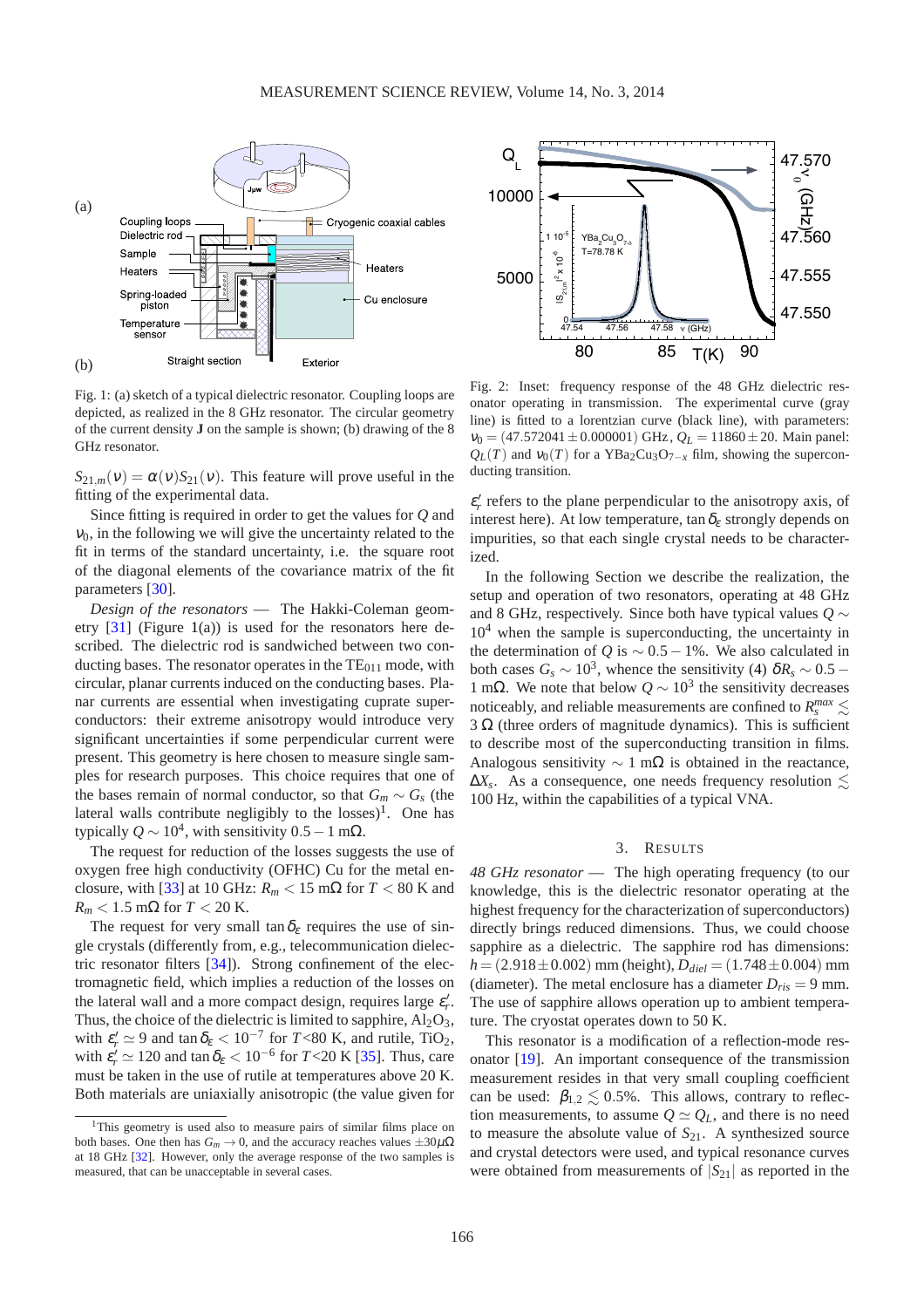inset of Figure [2.](#page-2-3)

From measurements of  $Q$  and  $v_0$  as a function of the temperature, one obtains several useful information. In fact, the microwave technique is powerful in the identification of spurious or additional superconducting phases: since the electromagnetic field penetrates in the full body of the superconductor (in thin films), additional superconducting phases would appear as more or less rounded "steplike" transitions, as opposed to dc measurements where the first appearance of a percolative superconducting path between the electrodes would completely mask the behaviour below that temperature.

A first example is reported in Figure [2:](#page-2-3) we show the microwave response of a thin YBa2Cu3O7−*x*, high-*T<sup>c</sup>* superconducting film, grown on a  $SrTiO<sub>3</sub>$  substrate. From the temperature dependence of  $Q$  and  $v_0$  we identified the transition temperature  $T_c = 90.5$  K. The inspection of  $Q(T)$  and  $v_0(T)$ clearly shows a regular superconducting transition, with no traces of multiphase superconductivity. The second example concerns a  $Tl_2Ba_2CaCu_2O_{8+x}$  thin film, grown on  $CeO_2$ buffered sapphire. From  $Q(T)$  and  $v_0(T)$  we identified the transition temperature  $T_c = 103.6$  K. Figure [3\(](#page-3-0)a) clearly shows that our sample is single-phase. This sample presents a strong dissipation in a magnetic field, that can be used to exemplify the dynamic range of the present resonator. We made use of the fact that the penetration depth in  $T_2Ba_2CaCu_2O_{8+r}$  is estimated to be  $\sim$ 250 nm. We then exploited [\(1\)](#page-0-1) and [\(8\)](#page-1-4) to derive the magnetic-field-induced increase of the real part of the complex resistivity. The increase of the dissipation is due to the motion of quantized vortices ("fluxons") [\[36\]](#page-6-10). The study of such structures is obviously of essential importance for the applications, and due to the peculiar physics of high-*T<sup>c</sup>* superconductors has given rise to a branch of the study of superconductors by itself ("Vortex matter" [\[37\]](#page-6-11)). In Figure [3\(](#page-3-0)b) and [3\(](#page-3-0)c), it can be seen that the microwave technique here reported allows for the determination of changes in resistivity with resolution better than 0.02  $\mu\Omega$ cm, with a dynamic range over three decades.

*8 GHz resonator* — This resonator has been explicitly designed to work at relatively low frequency in conventional superconductors. In fact, in a magnetic field a superconductor exhibits a characteristic frequency for the motion of fluxons, which is below 1 GHz in conventional superconductors [\[38\]](#page-6-12). Thus, to have extensive information on the motion of fluxons one needs to operate at frequencies not too high.

As a consequence of the requirement of relatively low operating frequency, high-permittivity rutile has been chosen for the dielectric rod. Since we are dealing with conventional superconductors, the operating temperature is well below 20 K, so that dielectric losses are not significant. The dimensions of the rod are: height  $h = (2.73 \pm 0.01)$  mm, diameter  $D_{diel} = (3.90 \pm 0.05)$  mm. The dielectric is enclosed by a Cu OFHC screen. Measurements down to 3 K and up to 10 T are feasible. For what concerns the field-sweeps measurements, we found that temperature stabilization within 1 mK was required, in order to avoid drifts of the resonant frequency.

<span id="page-3-0"></span>

Fig. 3: (a) *Q* and  $v_0$  vs. *T* for a thin ( $t_s = 240$  nm)  $\text{Ti}_2\text{Ba}_2\text{CaCu}_2\text{O}_{8+r}$ film, measured at 48 GHz. (b) Magnetic-field-induced variation of  $\text{Re}(\tilde{\rho})$  at fixed *T*. The enlargement (c) allows to appreciate the sensitivity and the dynamic range.

A VNA (Anritsu) allowed measurements of  $S_{21,m}$ . As a consequence, we could derive  $Q$  and  $v_0$  both by means of lorentzian fits of  $|S_{21,m}|$ , analogously to the 48 GHz resonator, and by fits of  $S_{21,m}$  in the complex plane [\[28,](#page-6-2) [29\]](#page-6-3). Figure [4](#page-4-1) shows an example of lorentzian fit, an example of ideal and nonideal resonance curves in the complex plane, and an example of experimental complex-plane circles, as raw data and after the data conditioning proposed in the following.

We note that the complex-plane fit is particularly suitable to compensate and reduce the contribution of nonidealities in  $S_{21,m}$ : cross-talk and noise are easily removed by this kind of data analysis. In particular, cross-talk only shifts the center of the circle, leaving the estimate of the resonance parameters unaffected once this effect is taken into account. By contrast, the lorentzian curve may acquire a substantial asymmetry when cross-talk is present, up to the level that the fit is completely unreliable. However, the complex transmission coefficient of the line  $\alpha$  can severely affect  $S_{21,m}$ . In particular, the phase delay can change the shape of  $S_{21,m}$  in the complex plane. Since the phase delay depends on the temperature and on temperature gradients, reliable measurements are often obtained only after a long, time-consuming adjustment of the thermal conditions. Clearly, a removal of the effects of phase delay is desirable.

It has been proposed [\[39,](#page-6-13) [40\]](#page-6-14) to exploit simultaneous measurements of the three complex scattering coefficients  $S_{11,m}$ ,  $S_{22,m}$  and  $S_{21,m}$ . This method requires appreciable coupling coefficients, and as such it can be useful with relatively large  $\beta_{1,2}$ . Uncertainties <0.1% for  $Q \ge 10^6$  are possible [\[41\]](#page-6-15).

Seeking for a more general approach, we have developed and we describe in the following a procedure to remove the phase contribution *in situ*, irrespective of the coupling, when within reasonable limits. The attenuation given by the trans-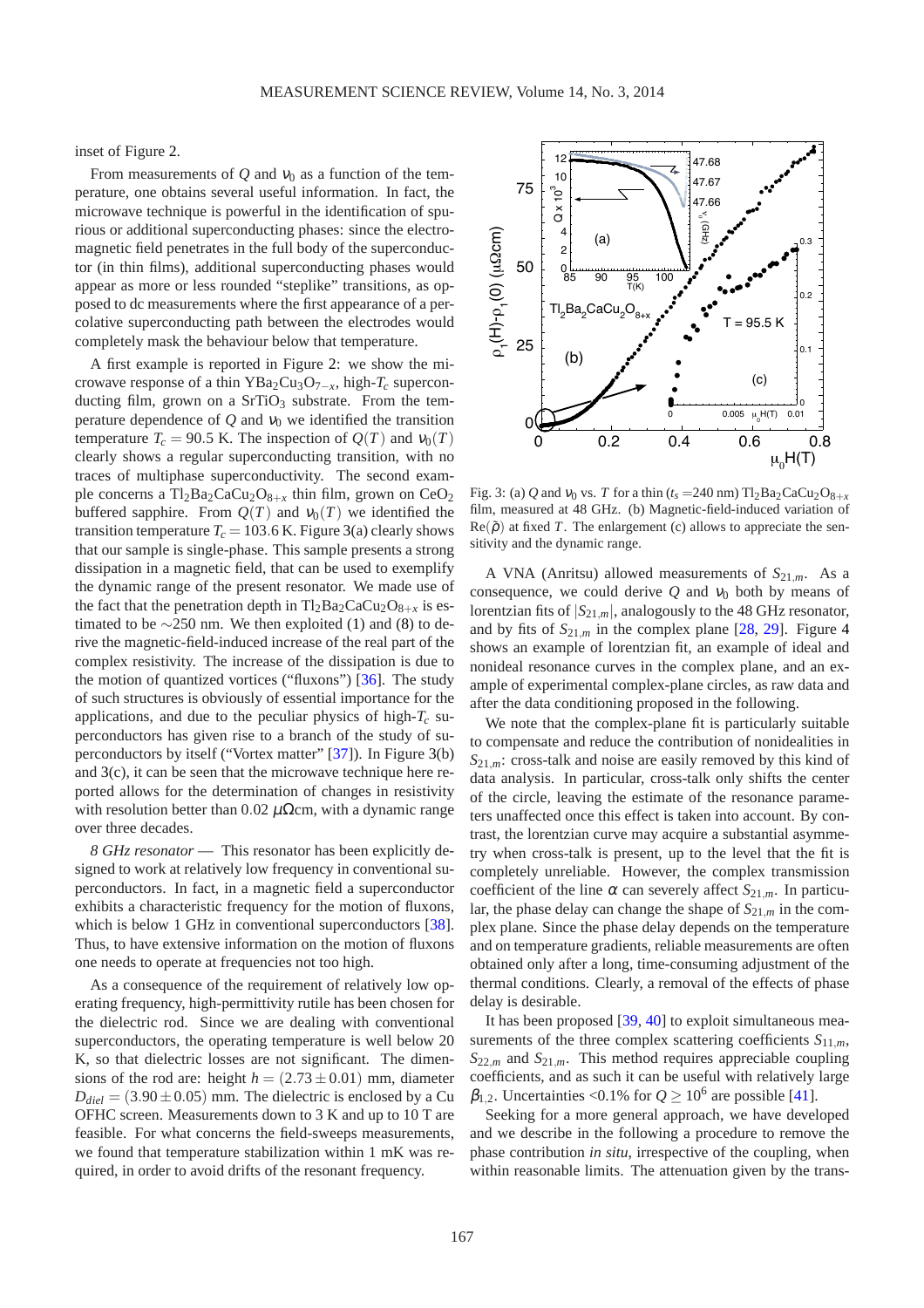<span id="page-4-1"></span>

Fig. 4: (a)  $|S_{21,m}|^2$  measured with the 8 GHz resonator, and lorentzian fit, with parameters:  $v_0 = (8.2146855 \pm 0.0000003)$  GHz,  $Q_L$  = 9360 ± 20; (b) resonance circles in the complex plane  $S_{21,m}$ calculated in the ideal case (continuous line), and with a phase delay (dashed line); parameters of the simulation:  $Q = 9000$ ,  $v_0 = 8.2$ GHz; (c) measurements of  $S_{21,m}$  with the 8 GHz resonator (crosses: raw data; open circles: data with compensation of the phase delay), and fit with the theoretical expression (continuous line), with parameters  $Q_L = 9370 \pm 20$ ,  $v_0 = (8.2146705 \pm 0.0000002)$  GHz.

mission lines,  $|\alpha|$  (we neglect the frequency dependence: high *Q<sup>L</sup>* values imply narrow frequency ranges), affects only  $S_{21}(v_0)$  [\(10\)](#page-1-3), hence only the determination of  $\beta_{1,2}$ . While  $|\alpha|$ has no effect on the determination of  $Q_L$ , the phase  $arg(\alpha)$ cannot be neglected and it may have a dramatic effect. As an example, in Figure [4\(](#page-4-1)b) we have reported as a continuous line the ideal circle, calculated with [\(10\)](#page-1-3), with parameters  $S_{21}(v_0) = 0.02$ ,  $v_0 = 8.2$  GHz and  $Q_L = 9000$  and negligible coupling; to the same circle we added a phase contribution  $\exp(i\gamma v)$  (contribution of a transmission line), and the result is plotted as a dashed line. We concentrate here on the important role of the phase delay: as it can be seen, it completely distorts the response. The ideal circle undergoes to strong changes: it is rotated in the complex plane, and close to the origin it describes several characteristic "nodes". A blind fit would be very unreliable, as well as the addition of several parameters to take into account the nonidealities. We opted for a direct removal of the phase contribution from the raw data, as we show in the following.

Let  $S_{21,m}$  be the measured scattering coefficient for a resonator as in Figure [4\(](#page-4-1)a), with uncalibrated transmission lines. Far from the resonance, we experimentally verified  $arg(S_{21,m}) \propto v$ , according to the theory of transmission lines [\[4\]](#page-5-3). Thus, we reconstruct  $arg(\alpha) = a + bv$  by measuring  $arg(S_{21,m})$  far enough from  $v_0$ . We note that at  $v_0$ ,  $arg(S_{21,m})$ has a step. However, the removal of the transmission line phase must include only data where the phase is linear with

<span id="page-4-2"></span>

Fig. 5: (a) *Q* and  $v_0$  vs. *T* for a thin ( $t_s$  =30 nm) Nb film, measured at 8 GHz. (b) Magnetic-field-induced variation of  $\text{Re}(\tilde{\rho})$  at fixed *T*. The enlargement (c) allows to appreciate the sensitivity and the dynamic range.

<sup>ν</sup>. This is accomplished by evaluating the linear regression coefficient by progressively removing more data around  $v_0$ , until it stops changing. This procedure is adopted separately on both sides of  $v_0$ , with the constraint that the slope *b* is the same. Once the spurious contribution is obtained, it can be subtracted from  $S_{21,m}$ . This procedure can be applied in real time, with obvious time saving in the measurements.

In Figure [4\(](#page-4-1)c) we report a typical experimental measurement of  $S_{21,m}$ , taken at 4.70 K in the range 8.49–8.51 GHz with the resonator loaded with a superconducting Nb film [\[42\]](#page-6-16). The raw data (crosses) clearly describe a misshaped, asymmetric circle, with spurious "nodes" in the origin, originating from the uncalibrated phase contribution. By applying the procedure described above the circle rotates and the "nodes" in the origin are removed, giving a well-shaped circle (open symbols). The fit (continuous line) is of good quality. Most important, the procedure allows for the direct identification and removal of the phase contributions to measuring errors. We conclude that the complex plane fit can be routinely performed, with a direct subtraction from the data of the phase contribution of uncalibrated lines.

In Figure [5](#page-4-2) we report examples of measurements taken on a thin  $(t_s = 30 \text{ nm})$  Nb film, similarly to the measurements reported at 48 GHz in  $Tl_2Ba_2CaCu_2O_{8+x}$ . We obtain here  $T_c = 7.40$  K. This resonator exhibits (Figure [5b](#page-4-2)) a similar sensitivity to the 48 GHz resonator, showing that at low temperatures rutile can be used safely instead of sapphire.

#### 4. CONCLUSIONS

<span id="page-4-0"></span>In this work we have briefly reviewed the application of the dielectric resonator technique to the measurements of the surface impedance in low loss, superconducting planar materials. We have presented the design and realization of two dielectric resonators, different for the frequency range and the dielectric properties. We have introduced the circle fit method, and we have shown that it allows to remove the important phase delay contribution to transmission measurements. Finally, we have demonstrated the operation of the resonators by presenting sample measurements in high-*T<sup>c</sup>* and conventional superconductors.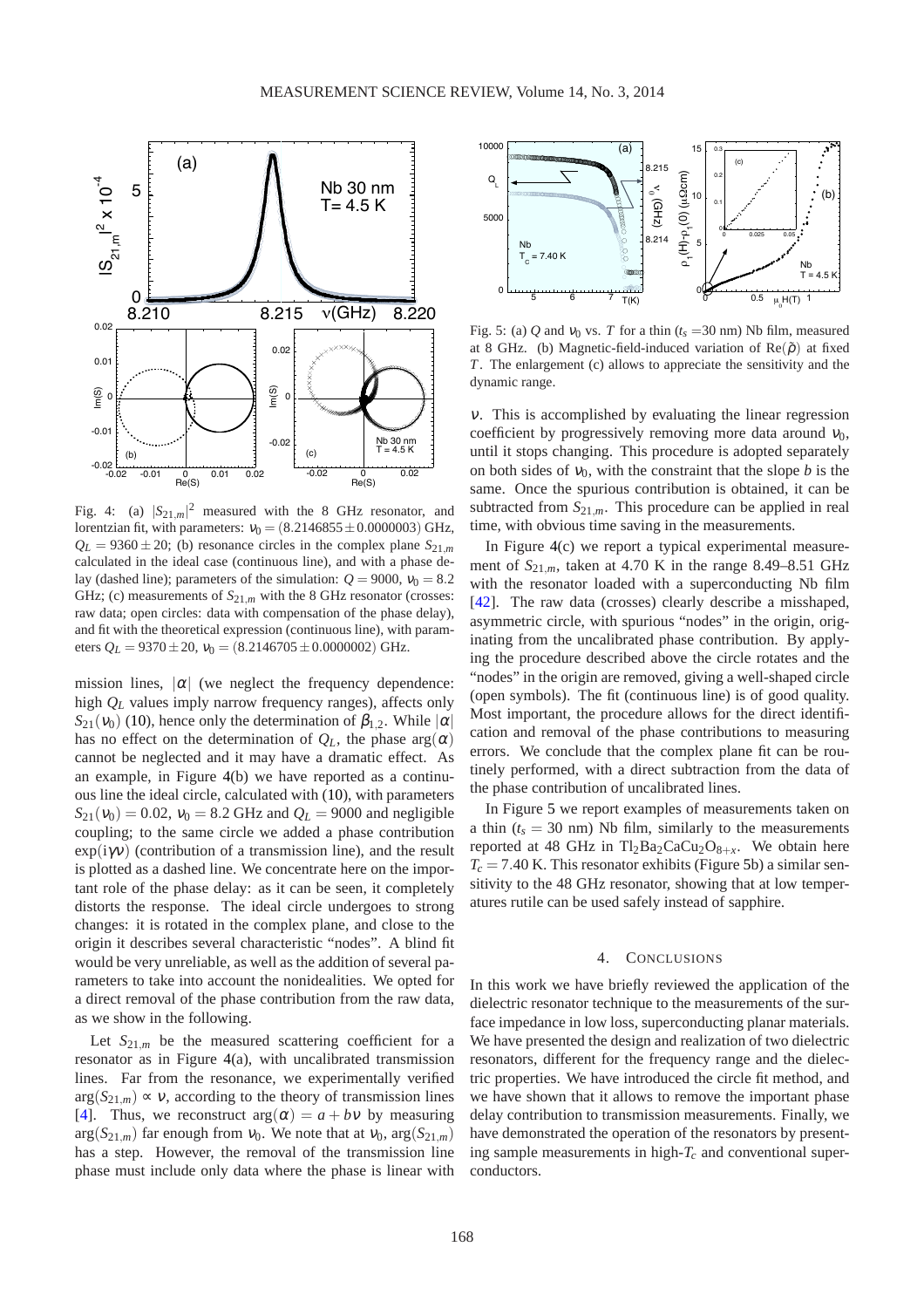#### ACKNOWLEDGEMENT

N.P. acknowledges support from Regione Lazio. We gratefully thank H. Schneidewind, G. Celentano and C. Attanasio for the Tl2Ba2CaCu2O8+*x*, YBa2Cu3O7−*<sup>x</sup>* and Nb samples, respectively.

#### **REFERENCES**

- <span id="page-5-0"></span>[1] Oates, D. E. (2012). Microwave measurements of fundamental properties of superconductors. In *100 Years of Superconductivity*. CRC Press, 459-471.
- <span id="page-5-1"></span>[2] Hein, M. (2010). *High-Temperature Superconductor Thin Films at Microwave Frequencies*, Springer.
- <span id="page-5-2"></span>[3] Weinstock, H., Nisenoff, M. (Eds.) (2001). *Microwave Superconductivity*. Kluwer Academic Publishers.
- <span id="page-5-3"></span>[4] Collin, R. E. (1992). *Foundation for Microwave Engineering,* 2nd Edition. McGraw-Hill.
- <span id="page-5-4"></span>[5] Silva, E., Lanucara, M., Marcon, R. The effective surface resistance of superconductor/dielectric/metal structures. (1996). *Superconductor Science and Technology*, 9 (11), 934-941.
- <span id="page-5-5"></span>[6] Maeda, A., Kitano, H., Inoue, R. (2005). Microwave conductivities of high-Tc oxide superconductors and related materials. *J. Phys.: Condens. Matter*, 17 (4), R143.
- <span id="page-5-6"></span>[7] Booth, J. C., Wu, D. H., Anlage, S. M. (1994). A broadband method for the measurement of the surface impedance of thin films at microwave frequencies. *Review of Scientific Instruments*, 65, 2082.
- <span id="page-5-7"></span>[8] Tosoratti, N., Fastampa, R., Giura, M., Lenzi, V., Sarti, S., Silva, E. (2000). Two techniques for broadband measurement of the surface impedance of high critical temperature superconducting thin films. *International Journal of Modern Physics B*, 14, 2926.
- <span id="page-5-8"></span>[9] Silva, E., Pompeo, N., Sarti, S. (2011). Wideband microwave measurements in Nb/Pd84Ni16/Nb structures and comparison with thin Nb films. *Superconductor Science and Technology*, 24, 024018.
- <span id="page-5-9"></span>[10] Biondi, M. A., Garfunkel, M. P. (1959). Millimeter wave absorption in superconducting aluminum. I. Temperature dependence of the energy gap. *Physical Review*, 116, 853.
- <span id="page-5-10"></span>[11] Turner, P. J., Broun, D. M., Kamal, S., Hayden, M. E., Bobowski, J. S., Harris, R., Morga, D. C., Preston, J. S., Bonn, D. A., Hardy, W. N. (2004). Bolometric technique for high-resolution broadband microwave spectroscopy of ultra-low-loss samples. *Review of Scientific Instruments*, 75, 124.
- <span id="page-5-11"></span>[12] Nichols, C. S., Shiren, N. S., Laibowitz, R. B., Kazyaka, T. G. (1988). Microwave transmission through films of YBa2Cu3O7−<sup>δ</sup> . *Physical Review B*, 38, 11970.
- <span id="page-5-12"></span>[13] Golosovsky, M., Davidov, D., Rettori, C., Stern, A. (1989). Magnetic field modulation effects on the microwave transmission through superconducting thin films of Y-Ba-Cu-O. *Physical Review B*, 40, 9299.
- <span id="page-5-13"></span>[14] Sridhar, S., Kennedy, W. L. (1988). Novel technique to measure the microwave response of high Tc superconductors between 4.2 and 200 K. *Review of Scientific Instruments*, 59 (4), 531-536.
- <span id="page-5-14"></span>[15] Silva, E., Lezzerini, A., Lanucara, M., Sarti, S., Marcon, R. (1998). A cavity system for the measurement of the surface resistance at 48 GHz in high-Tc superconductors. *Measurement Science and Technology*, 9, 275.
- <span id="page-5-15"></span>[16] Misra, M., Kataria, N. D., Pinto, R., Tonouchi, M., Srivastava, G. P. (2001). Sensitivity of R*s*-measurement of HTS thin films by three prime resonant techniques: Cavity resonator, dielectric resonator, and microstrip resonator. *IEEE Transactions on Applied Superconductivity*, 11 (4), 4128-4135.
- <span id="page-5-16"></span>[17] Krupka, J., Mazierska, J. (2000). Single-crystal dielectric resonators for low-temperature electronics applications. *IEEE Transactions on Microwave Theory and Techniques*, 48 (7), 1270-1274.
- <span id="page-5-17"></span>[18] Kim, J., Kim, M. S., Lee, K., Lee, J., Cha, D., Friedman, B. (2003). Development of a near-field scanning microwave microscope using a tunable resonance cavity for high resolution. *Measurement Science and Technology*, 14 (1), 7-12.
- <span id="page-5-18"></span>[19] Pompeo, N., Marcon, R., Silva, E. (2007). Dielectric resonators for the measurement of superconductor thin films surface impedance in magnetic fields at high microwave frequencies. *Journal of Superconductivity and Novel Magnetism*, 20 (1), 71-82.
- <span id="page-5-19"></span>[20] Krupka, J., Derzakowski, K., Tobar, M., Hartnett, J., Geyer, R. G. (1999). Complex permittivity of some ultralow loss dielectric crystals at cryogenic temperatures. *Measurement Science and Technology*, 10, 387-392.
- <span id="page-5-20"></span>[21] Cherpak, N., Barannik, A., Filipov, Yu., Prokopenko, Yu., Vitusevich, S. (2003). Accurate microwave technique of surface resistance measurement of large-area HTS films using sapphire quasi-optical resonator. *IEEE Transactions on Applied Superconductivity*, 13 (2), 3570-3573.
- <span id="page-5-21"></span>[22] Barannik, A.A., Bunyaev, S.A., Cherpak, N.T. (2008). On the low-temperature microwave response of a  $Y_2Cu_3O_{7-\delta}$  epitaxial film determined by a new measurement technique. *Low Temperature Physics*, 34 (12), 977.
- <span id="page-5-22"></span>[23] Barannik, A., Cherpak, N. T., Tanatar, M. A., Vitusevich, S., Skresanov, V., Canfield, P. C., Prozorov, R. (2013). Millimeter-wave surface impedance of optimally-doped Ba(Fe1−*x*Co*x*)2As<sup>2</sup> single crystals. *Physical Review B*, 87, 014506
- <span id="page-5-23"></span>[24] Klein, O., Donovan, S., Dressel, M., Grüner, G. (1993). Microwave cavity perturbation technique: Part I: Principles.*International Journal of Infrared and Millimeter Waves*, 14 (12), 2423-2457.
- <span id="page-5-24"></span>[25] Donovan, S., Klein, O., Dressel, M., Holczer, K., Grüner, G. (1993). Microwave cavity perturbation tech-